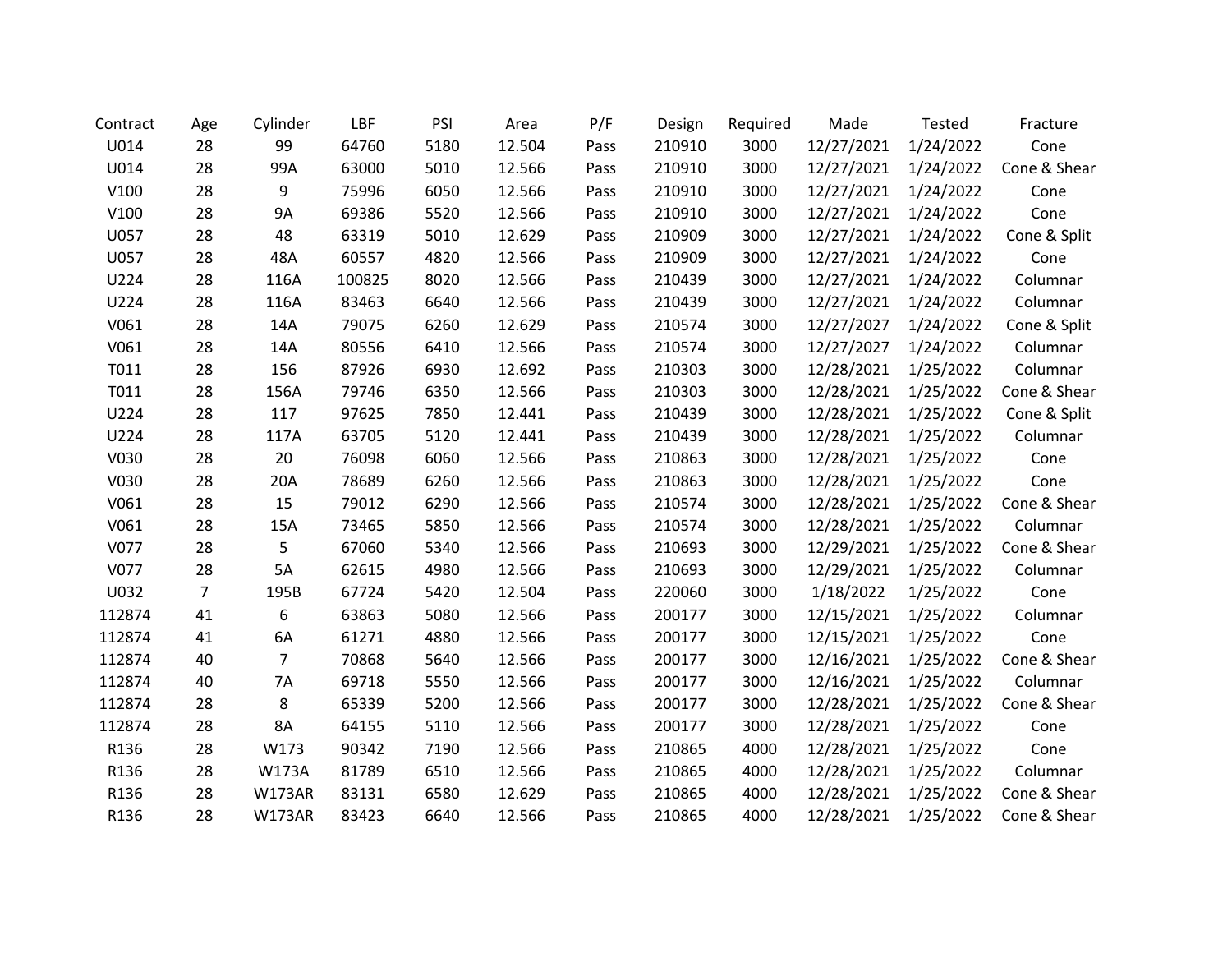| 111041 | 28 | S109  | 64576  | 5190  | 12.441 | Pass | 210081 | 3000 | 12/29/2021 | 1/26/2022 | Columnar     |
|--------|----|-------|--------|-------|--------|------|--------|------|------------|-----------|--------------|
| 111041 | 28 | S109A | 64796  | 5160  | 12.566 | Pass | 210081 | 3000 | 12/29/2021 | 1/26/2022 | Cone & Shear |
| U224   | 28 | 118A  | 148814 | 11780 | 12.629 | Pass | 210439 | 3000 | 12/29/2021 | 1/26/2022 | Cone & Split |
| U224   | 28 | 118A  | 142323 | 11330 | 12.566 | Pass | 210439 | 3000 | 12/29/2021 | 1/26/2022 | Cone & Split |
| T011   | 28 | 157   | 70068  | 5580  | 12.566 | Pass | 210303 | 3000 | 12/29/2021 | 1/26/2022 | Cone & Shear |
| T011   | 28 | 157A  | 71262  | 5670  | 12.566 | Pass | 210303 | 3000 | 12/29/2021 | 1/26/2022 | Columnar     |
| V053   | 28 | 10    | 112660 | 8880  | 12.692 | Pass | 210656 | 3000 | 12/29/2021 | 1/26/2022 | Cone         |
| V053   | 28 | 10A   | 106703 | 8490  | 12.566 | Pass | 210656 | 3000 | 12/29/2021 | 1/26/2022 | Cone & Shear |
| 123115 | 29 | 63    | 59131  | 4710  | 12.566 | Pass | 210805 | 3000 | 12/28/2021 | 1/26/2022 | Columnar     |
| 123115 | 29 | 63A   | 59161  | 4710  | 12.566 | Pass | 210805 | 3000 | 12/28/2021 | 1/26/2022 | Cone & Shear |
| 123115 | 29 | 64    | 63991  | 5090  | 12.566 | Pass | 210805 | 3000 | 12/28/2021 | 1/26/2022 | Cone & Shear |
| 123115 | 29 | 64A   | 65643  | 5220  | 12.566 | Pass | 210805 | 3000 | 12/28/2021 | 1/26/2022 | Columnar     |
| R279   | 8  | 465B  | 48961  | 3900  | 12.566 | Pass | 220045 | 3000 | 1/18/2022  | 1/26/2022 | Cone & Shear |
| R279   | 8  | 465B  | 48444  | 3860  | 12.566 | Pass | 220045 | 3000 | 1/18/2022  | 1/26/2022 | Columnar     |
| T356   | 53 | 226   | 130372 | 10370 | 12.566 | Pass | 210207 | 3000 | 12/4/2021  | 1/26/2022 | Cone         |
| T356   | 53 | 226A  | 140036 | 11140 | 12.566 | Pass | 210207 | 3000 | 12/4/2021  | 1/26/2022 | Cone         |
| T356   | 53 | 227   | 126528 | 10070 | 12.566 | Pass | 210207 | 3000 | 12/4/2021  | 1/26/2022 | Cone & Shear |
| T356   | 53 | 227A  | 126622 | 10080 | 12.566 | Pass | 210207 | 3000 | 12/4/2021  | 1/26/2022 | Columnar     |
| T356   | 52 | 228   | 126712 | 10080 | 12.566 | Pass | 210207 | 3000 | 12/5/2021  | 1/26/2022 | Columnar     |
| T356   | 52 | 228A  | 123380 | 9820  | 12.566 | Pass | 210207 | 3000 | 12/5/2021  | 1/26/2022 | Columnar     |
| T356   | 49 | 229   | 70553  | 5610  | 12.566 | Pass | 210206 | 3000 | 12/7/2021  | 1/26/2022 | Columnar     |
| T356   | 49 | 229A  | 73418  | 5840  | 12.566 | Pass | 210206 | 3000 | 12/7/2021  | 1/26/2022 | Cone & Shear |
| T356   | 48 | 230   | 54099  | 4310  | 12.566 | Pass | 210205 | 3000 | 12/9/2021  | 1/26/2022 | Cone & Shear |
| T356   | 48 | 230A  | 64057  | 5100  | 12.566 | Pass | 210205 | 3000 | 12/9/2021  | 1/26/2022 | Cone         |
| T356   | 47 | 231   | 54798  | 4360  | 12.566 | Pass |        | 3000 | 12/10/2021 | 1/26/2022 | Columnar     |
| T356   | 47 | 231A  | 64040  | 5100  | 12.566 | Pass |        | 3000 | 12/10/2021 | 1/26/2022 | Cone & Shear |
| U922   | 8  | 530B  | 41622  | 3310  | 12.566 | Pass | 220043 | 3000 | 1/18/2022  | 1/26/2022 | Columnar     |
| U922   | 8  | 530C  | 41738  | 3320  | 12.566 | Pass | 220043 | 3000 | 1/18/2022  | 1/26/2022 | Cone & Shear |
| 125173 | 28 | 22A   | 88481  | 6970  | 12.692 | Pass | 210621 | 3000 | 12/30/2021 | 1/27/2022 | Cone & Shear |
| 125173 | 28 | 22B   | 79636  | 6340  | 12.566 | Pass | 210621 | 3000 | 12/30/2021 | 1/27/2022 | Columnar     |
| T014   | 28 | 187A  | 88644  | 7020  | 12.629 | Pass | 210334 | 3000 | 12/30/2021 | 1/27/2022 | Cone & Shear |
| T014   | 28 | 187A  | 89613  | 7130  | 12.566 | Pass | 210334 | 3000 | 12/30/2021 | 1/27/2022 | Columnar     |